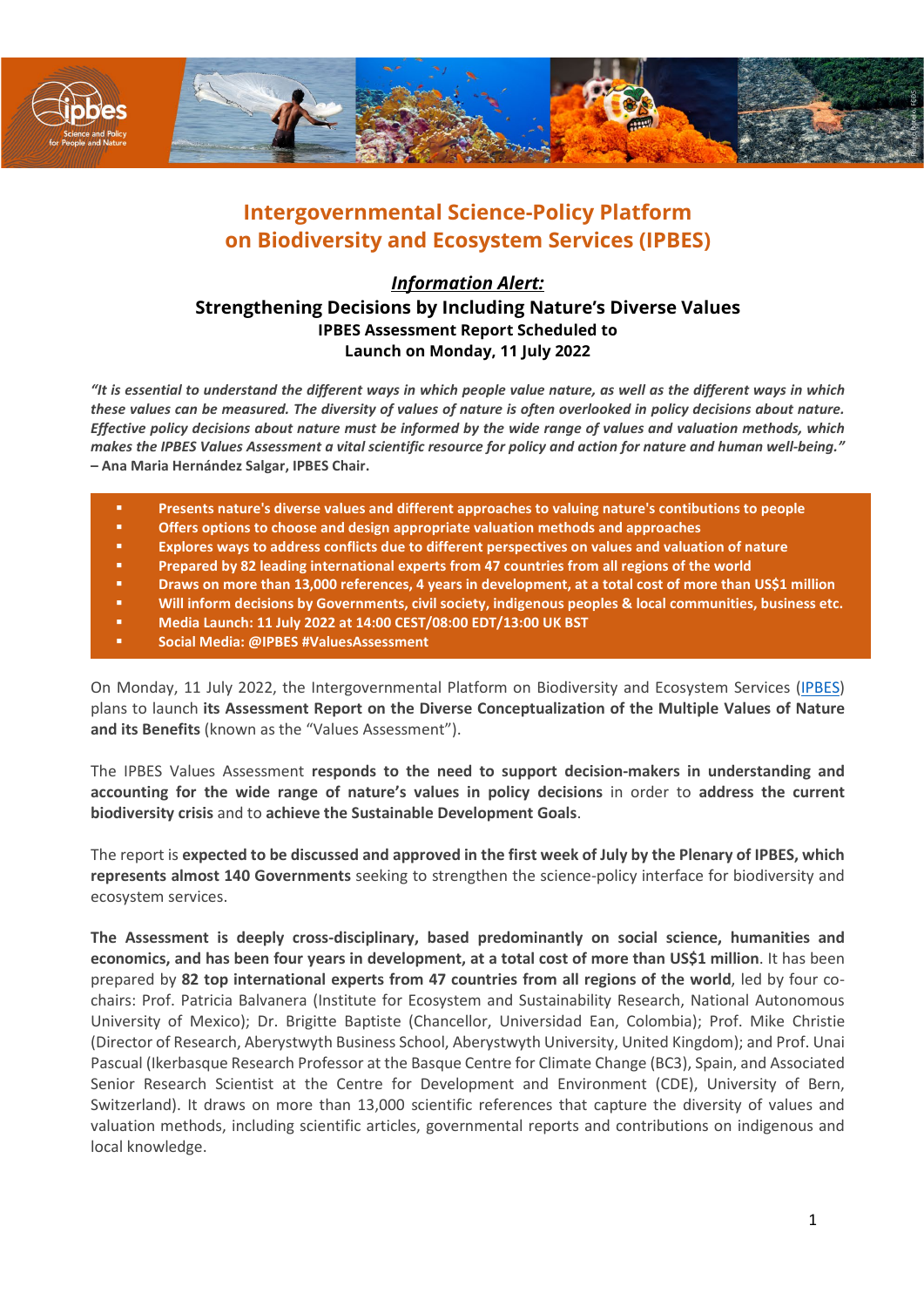The report will be considered at the ninth session of the IPBES Plenary (#IPBES9, 3-9 July 2022). A 'Summary for Policymakers' of the Report, highlighting key messages, findings and options is **scheduled for a hybrid (inperson and online) media launch at IPBES headquarters, Bonn, Germany, Monday, 11 July 2022, to be webcast live (available a[t www.ipbes.net\)](http://www.ipbes.net/) at 14:00 CEST (08:00 US EDT/13:00 UK BST – check for other times worldwide here:** [https://bit.ly/35cFaZu\)](https://bit.ly/35cFaZu).

**Media accreditation for the launch will begin in May 2022. To receive the invitation to accredit, journalists and media organisations not yet on the IPBES media list should subscribe here:<http://eepurl.com/hxkQgn> (media only please).**

Often described as the ['IPCC](http://www.ipcc.ch/) for Biodiversity', IPBES is the global science-policy body tasked with providing the best-available evidence to decision-makers, for people and nature.

### **Important aspects of the Values Assessment**

Building upon [earlier IPBES assessment reports,](https://www.ipbes.net/assessment-reports) especially the IPBES Global Assessment of Biodiversity and Ecosystem Services, the Values Assessment Report:

- Examines the diversity of worldviews about nature and the different conceptualizations of nature across cultures, disciplines, and decision-making contexts
- Focuses on the diversity of values of nature and its contributions to people
- Assesses opportunities and limitations of the many methods and approaches to valuing nature and its benefits
- Highlights ways to embed diverse values and valuation methods into policymaking, and the implications of doing so for transformative change towards sustainability and justice
- Considers how nature's values and valuation approaches can be leveraged in policymaking and what opportunities these offer to tackle the underlying drivers of the global biodiversity crisis
- Identifies critical gaps in knowledge and data regarding values, valuation and their policy uptake

### **Structure of the Values Assessment**

The Summary for Policymakers of the Values Assessment will be based on a set of **six chapters**, which provide the scientific basis for the key messages of the report. The chapters are:

- 1. Setting the stage for the relevance of nature's values and valuation in decision-making to address the biodiversity crisis
- 2. Covering the multiple conceptualizations of the values of nature and its contributions to people across different social and ecological contexts around the world
- 3. Assessing valuation methods and approaches to make visible the diversity of values of nature to inform decision-making about nature
- 4. Analysing the extent to which different values of nature are considered (or not) in decision-making and implications for the wellbeing of people and nature
- 5. Characterizing the ways in which nature's diverse values are considered in future scenarios and sustainability pathways
- 6. Identifying opportunities and challenges for embedding values and valuation in decision-making, including readily available policy support tools, key capacity-building needs and knowledge gaps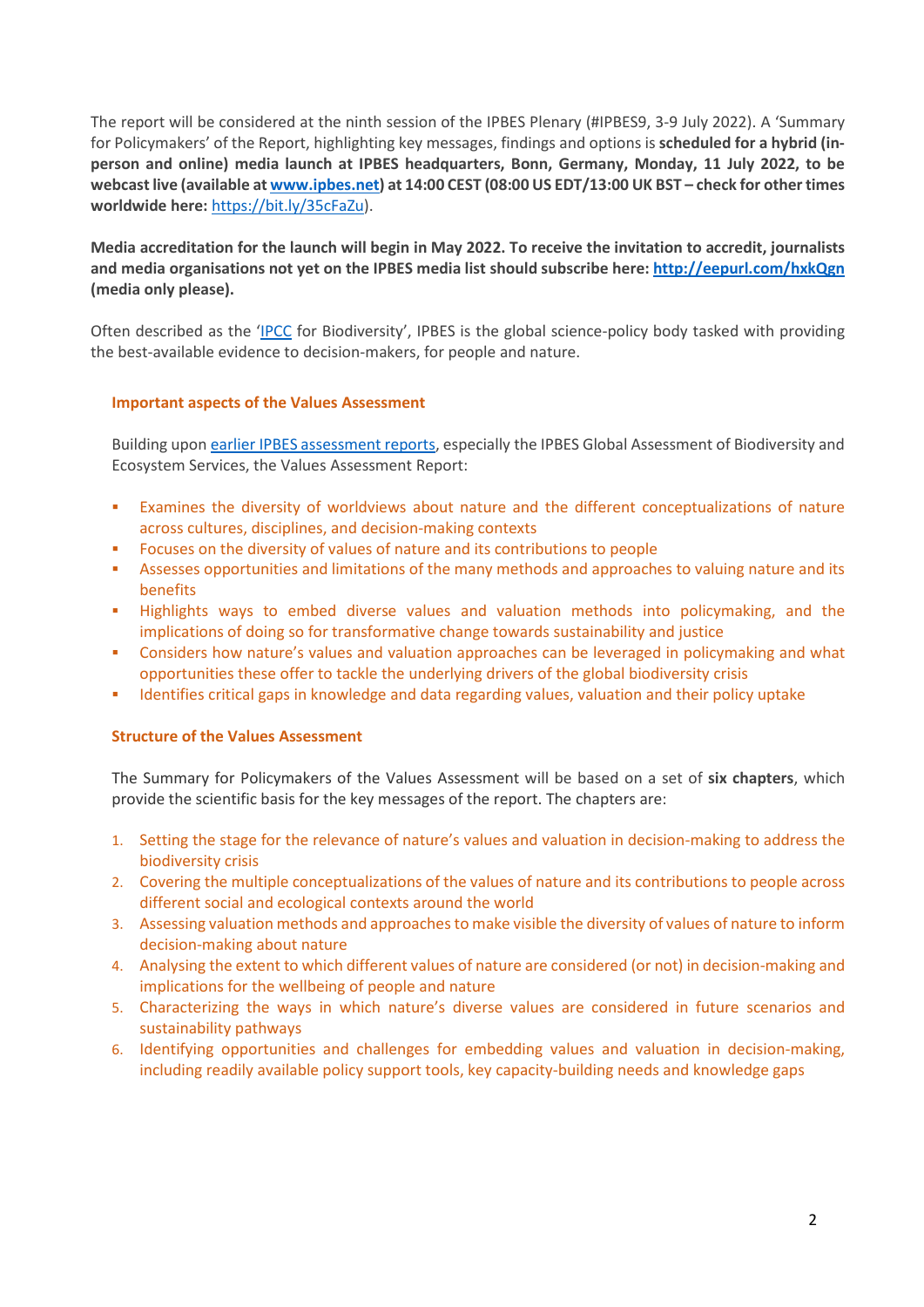## **Expected impacts**

The IPBES Values Assessment will:

- Provide decision-makers, including policymakers and a large diversity of stakeholders, with the bestavailable evidence, analysis and options about embedding nature's values in decisions about nature
- Contribute to the work of the Convention on Biological Diversity (CBD) and support implementation of the post-2020 global biodiversity framework expected to be agreed in 2022
- Facilitate national assessments as well as future IPBES assessments to support policy formulation and implementation
- Provide a toolkit and roadmap to navigate the pathways to achieve the Sustainable Development Goals

## **Reviewers and audiences**

To ensure the highest-possible levels of accuracy, credibility and policy-relevance, the IPBES Values Assessment has been extensively reviewed through an open and transparent process, through thousands of external review comments, from scientists and decision-makers (including Governments), practitioners and the holders of indigenous and local knowledge.

The Values Assessment has been prepared for a wide spectrum of decision-makers, including government and business leaders, civil society groups, indigenous peoples and local communities.

## **IPBES Podcast**

To hear Prof. Patricia Balvanera, one of the four co-chairs, speak more about the scope, scale and significance of the Assessment, listen to episode 5 of Season 2 of the IPBES Podcast, *Nature Insight* – available here: https://link.chtbl.com/NatureInsightS02

| <b>4-Year TIMELINE</b> |                                                                                                                                                                                                    |
|------------------------|----------------------------------------------------------------------------------------------------------------------------------------------------------------------------------------------------|
| <b>March 2018</b>      | The IPBES Plenary, comprising representatives of IPBES member<br>States, approved the 'scoping report' establishing the roadmap for<br>the assessment.                                             |
| <b>July 2019</b>       | External experts reviewed first draft of the assessment, with review<br>comments addressed in the subsequent drafts by IPBES experts.                                                              |
| January 2021           | Governments and experts reviewed the second draft of the<br>assessment and first draft of the summary for policymakers. These<br>comments have been addressed in the final draft by IPBES experts. |
| <b>July 2022</b>       | Consideration by member States at #IPBES9 Plenary session of final<br>text of the Summary for Policymakers in Bonn, Germany, followed<br>by the planned media launch scheduled for 11 July 2022.   |

**Launch venue: #IPBES9, Bonn, Germany, 3- 9 July 2022**

**For breaking news, the latest announcements, calls for experts and more, register today as an IPBES stakeholder:** [www.ipbes.net/stakeholders](http://www.ipbes.net/stakeholders) (non-media)